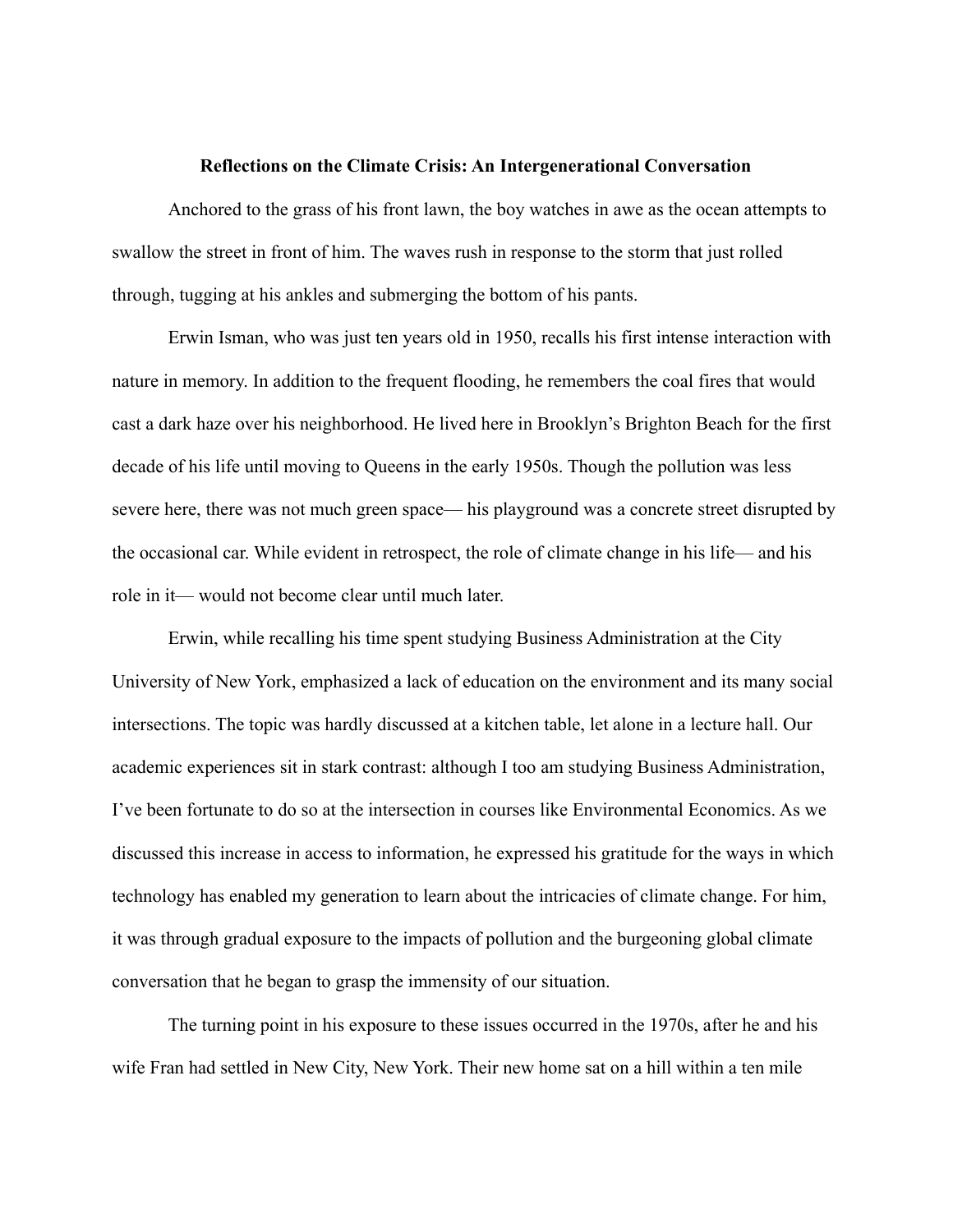radius of Indian Point, a nuclear power station located on the Hudson River. Fueled by lingering Cold War tensions, neighboring towns grew uneasy about a potential attack or mechanical malfunction. In the case of an emergency, twenty-five million people would need to evacuate; however, officials stated that this would be impossible given the state of the lower Hudson Valley's infrastructure. At this same time, his neighbors were reporting–– and dying–– from various types of cancers. Years later, he learned that the houses at the bottom of his hill were built on top of a dumping ground, which turned into a swamp as runoff pooled in their yards after storms. With the foundations of environmental awareness set, Erwin began a career in garment manufacturing that would illuminate climate change's racial and socioeconomic intersections. On a business trip to North Carolina, Erwin visited a Revlon plant and discovered a nearby river that ran red. He watched in horror as the corporation dumped dyes into the water that flowed through the homes of a low-income community of color. Their voices were ignored by the firm, which priced its products above their lives.

He was frustrated and devastated by the culmination of these events—fear, suffering, and loss shocked so many communities, and he felt defenseless. As these emotions festered, he began to navigate his own involvement in the climate crisis.

Turning to his consumption habits, Erwin explained the regression of sustainability with the rise of industry. Fifty years ago, he received milk and soda in glass bottles that he would return weekly. The age of consumerism quickly pushed an anti-glass rhetoric that swept through communities across the country, upholding plastic containers as the packaging of the future. But now, it fills the oceans, kills the animals, and poisons the food chain–– from the bottom up. Single-use plastics, he argues, are a vehicle of convenience for a profit-driven industry–– and it has cost us an unimaginable amount of experiences, homes, and lives.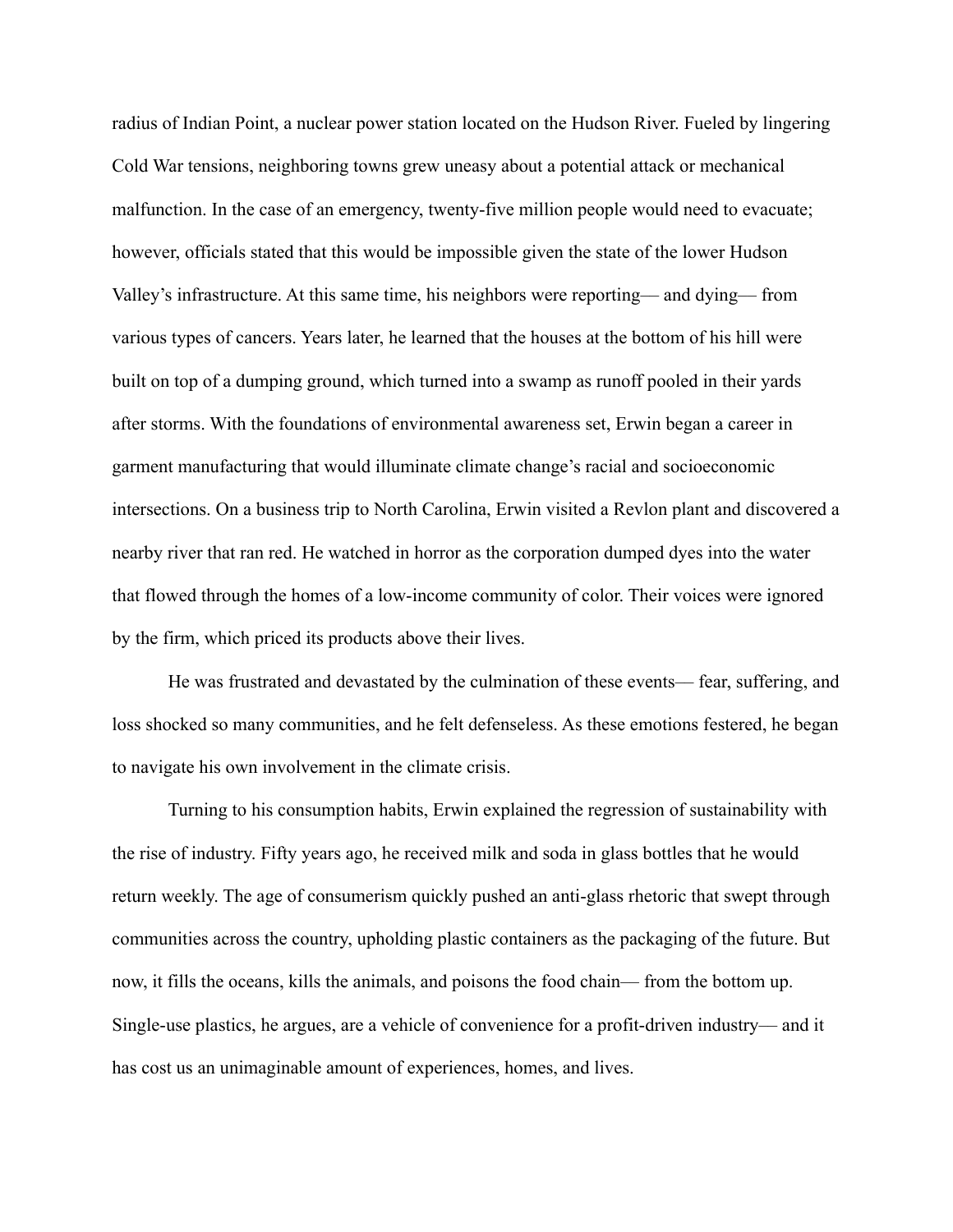He firmly believes in our moral obligation to care for our shared home. In his youth, this meant strapping on a pair of wading boots to show neighbors the impact of manufacturing on plant and animal life. It has since meant watching documentaries, staying well–informed on global climate news, and sharing this information with those who are not inclined to learn it themselves. For his habits, this translates into limiting consumption, maintaining a composting bin, and recycling appropriate, well-cleaned items. When he researches political candidates—at the local, state, and federal levels–– he pays particular attention to the ways in which they approach the climate crisis and other critical social justice issues. He urged me to "vote for the right people, and picket for the right issues."

When I asked him about the crises that concern him most today, his voice fell as he responded: "there's just so much more to be worried about." While the impacts of climate change can be eased, every year that we pass it off to the next congressperson, the next community leader, the next child, we push our planet into certain death. As he looks ahead, he is particularly worried about the ways in which the climate conversation has become fractured as a bitter, partisan issue.

He maintains that each of us holds a certain amount of responsibility, though some–– like governments and corporations–– have an obligation to do much more. Urging us to lean into public-private partnerships, Erwin believes that these relationships can help us navigate the climate crisis. If we can leverage this synergy, we can maximize efficiency, align incentives, and unify ourselves in an impactful response. Technology, he maintains, will enable us to do this so long as people commit to using it right, to using it ethically. Instead of writing off environmental policy as too costly, we must reconceptualize the benefits as much more than a financial return on investment–– *this is about life and death for so many people.*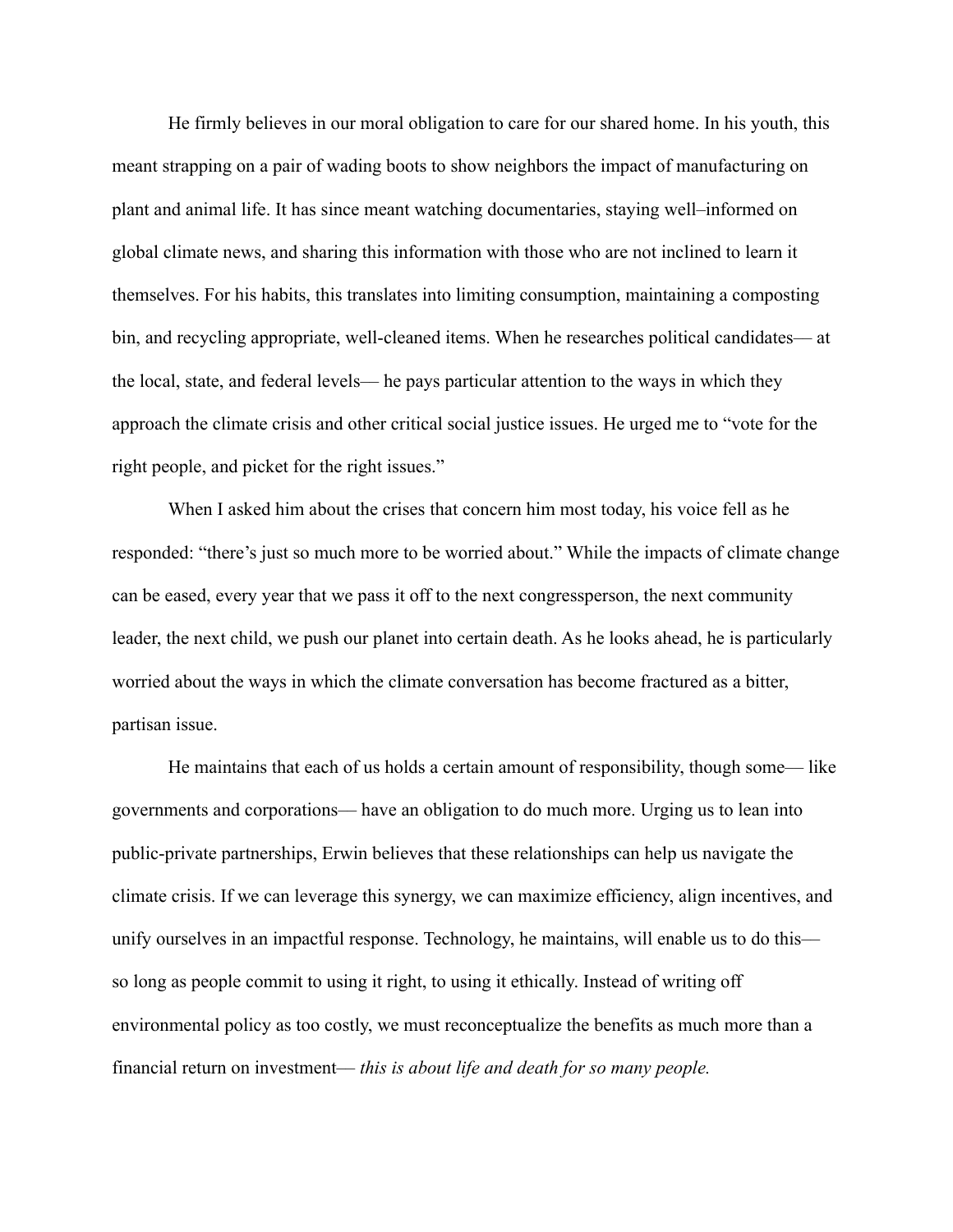After our call ended, I was so overwhelmed with the significance of our conversation that I started to cry. I am so thankful that I got the opportunity to see such a unique part of history through his eyes. This is much more than a school project–– this is knowledge-sharing and history-making in action. As we spoke, we weaved our experiences together to create a narrative that stretches across generations. My memory of my hometown was transformed under the weight of his memory of New City, and in this way, we craft a collective history through rememory. I asked him for any closing advice, and he encouraged us to "do all [we] can to heal." While this can come in an endless amount of forms, we are both confident that there's much to gain from mending our divide, sharing our experiences, and revitalizing our shared home. As we do so, we break our ties to the problem's source and transform into the solution.

In order to better visualize [Erwin](https://www.google.com/maps/d/edit?mid=1CRueHBks3MxXOcFE3yXMmh1sc9B5aGhK&usp=sharing)'s story, I've included a map: **Erwin** 

## Map Highlights

*The first layer is titled "Erwin's Favorite Places on Earth," and the pins are displayed in yellow. The second layer tracks the major places that Erwin has lived, and the pins are in light blue. You can click each location in the drop-down menu (left) to read about the place from Erwin's perspective: these are either memories from his trips or observations about the environmental issues that characterize each place. Note that not every location on this map was discussed in the paper above and that all of the map's text descriptions are copied below to increase accessibility.*

## Erwin's Favorite Places on Earth

- $\star$  Jerusalem, Israel
	- Jerusalem has cultural importance to Erwin as a site intimately connected with his Jewish heritage. Only able to visit in the past few years, he was disheartened to see that the Dead Sea, the Sea of Galilee, and the Jordan River are shrinking.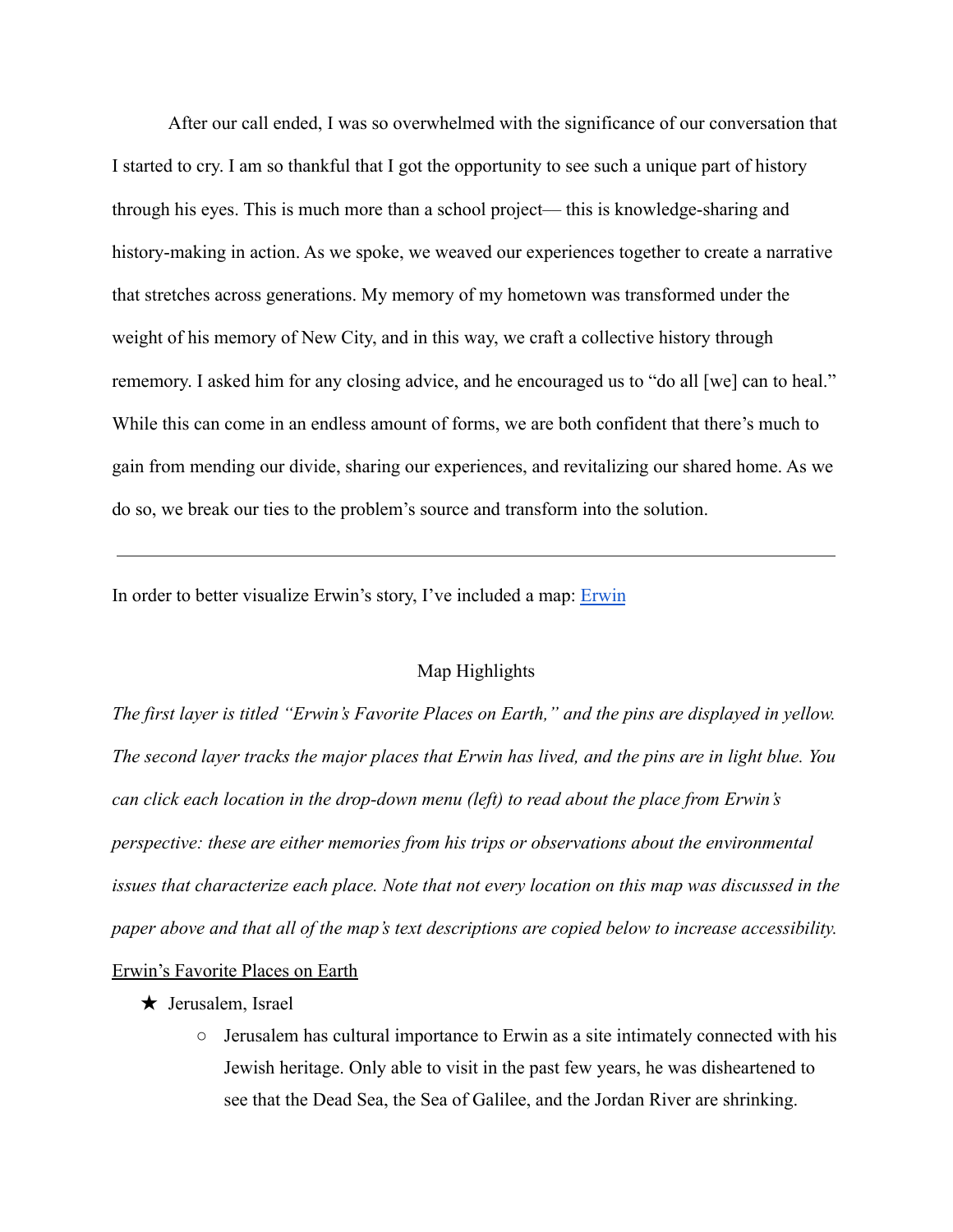★ Grand Canyon, AZ

○ He explained that this is the most magnificent site he has ever visited.

- $\star$  Killeen, TX
	- His time here was "half honey-moon, half-job." During his summer here, he experienced a cicada plague: one morning before heading to the army base, he had to shovel them to get into his car. Overall, the summers were intensely hot, sometimes reaching the 94 degree threshold before the morning was over. At this point, everyone was sent home from base for fear of heat stroke. Lastly, he experienced a "Blue Norther," a weather phenomenon when the sky turns dark blue as the temperatures drop and a storm rolls across the flat plains.
- ★ Lake Como, Italy
	- He recalls a time when he and Fran watched in awe out of a Juliet balcony as an intense thunder and lightning storm rumbled through the mountains.
- ★ Hong Kong
	- Hong Kong is "absolutely wonderful" with stunning tourist areas. In regards to the environment, Hong Kong experiences many issues related to chronic overcrowding.
- $\star$  Tokyo
	- $\circ$  While Erwin was on a business trip here, Fran was given several cards with places around the city: one side had a picture with the site in English, and the other side was in Japanese. She spent the trip exploring the beautiful city by showing cab drivers the cards.
- ★ Venice
	- Venice is "gorgeous." He remembers how St.Mark's Square floods after a heavy rainfall, as the city struggles to control the rising water table.
- ★ Paris
	- He loves the "City of Lights." He appreciates the excellent city planning, which involves mostly sheltered walkways to keep the rain and sun off pedestrians.

## Where Erwin Has Called Home

★ Brighton Beach, Brooklyn, NY